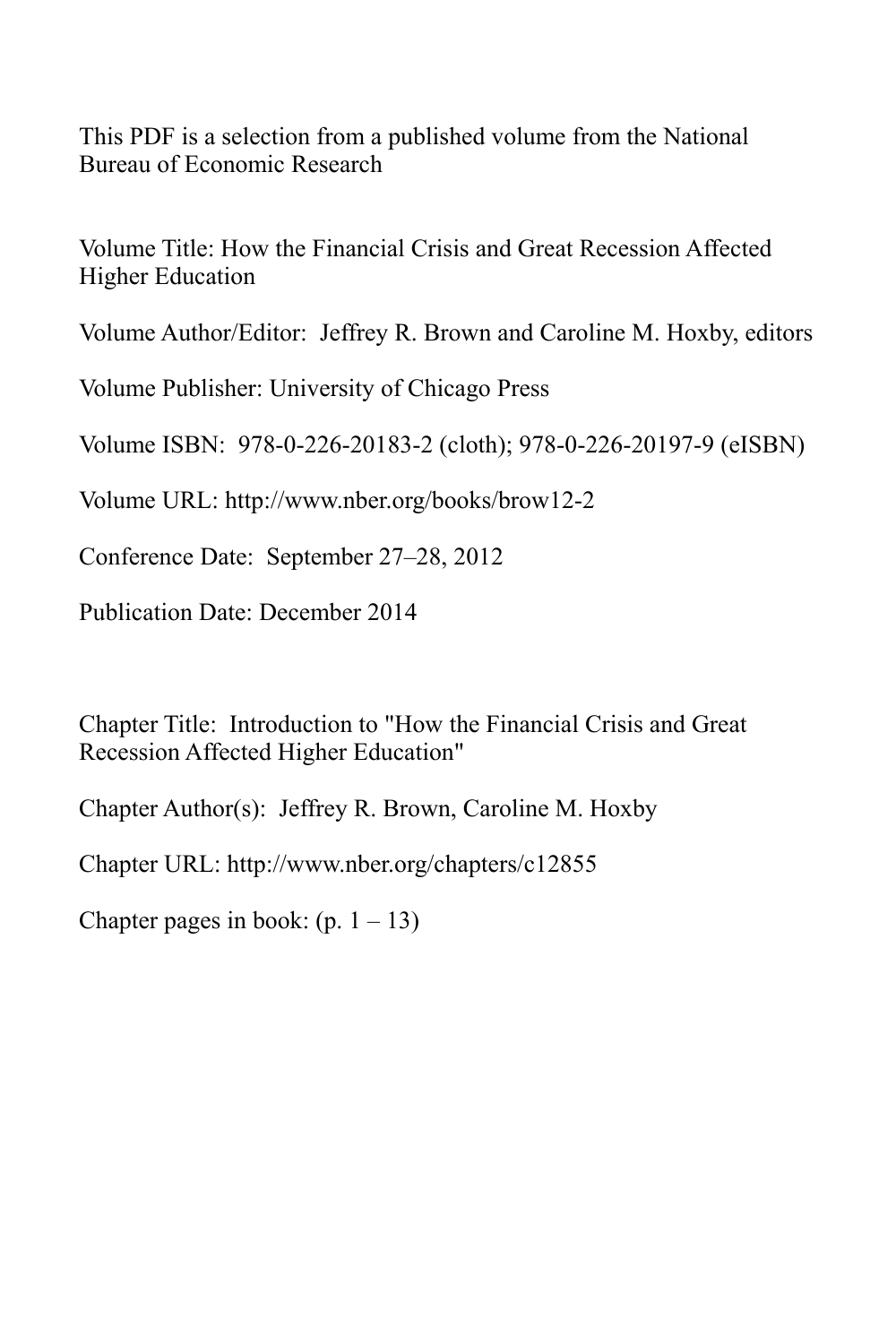# **Introduction**

Jeffrey R. Brown and Caroline M. Hoxby

Economists often find research opportunities in times of crises. Although no one would propose to have a financial crisis and major recession to learn about universities, a period of crisis provides a valuable window into their conduct. In a time of unanticipated scarcity, an institution's objectives, constraints, and incentives come into high relief. This opportunity to learn general lessons about universities is the key reason why we chose to study how the financial crisis and Great Recession affected higher education. Of course, we were also greatly interested in discovering what actually occurred during and after the Great Recession as universities dealt with the events occurring in the financial markets and the economy more generally.

The economic disruption of this period came as a shock to many universities, especially coming after a long period of economic prosperity and steady endowment growth. The scale and nature of the changes varied greatly among universities, depending on the size of their endowments, how their endowments were invested, their area of the county, whether they were dependent on state government appropriations, and their reliance on various federal agencies' grants and contracts. The shocks were often unexpected, sharp, and variant among universities. The timing was also due to events beyond the universities' control, such as the collapse of Lehman Brothers, losses at AIG, and other events that led to substantial disruption of financial

Jeffrey R. Brown is the William G. Karnes Professor of Finance at the University of Illinois at Urbana-Champaign and a research associate of the National Bureau of Economic Research. Caroline M. Hoxby is the Scott and Donya Bommer Professor in Economics at Stanford University, a senior fellow of the Hoover Institution, and a research associate and director of the Economics of Education Program of the National Bureau of Economic Research.

For acknowledgments, sources of research support, and disclosure of the authors' material financial relationships, if any, please see http://www.nber.org/chapters/c12855.ack.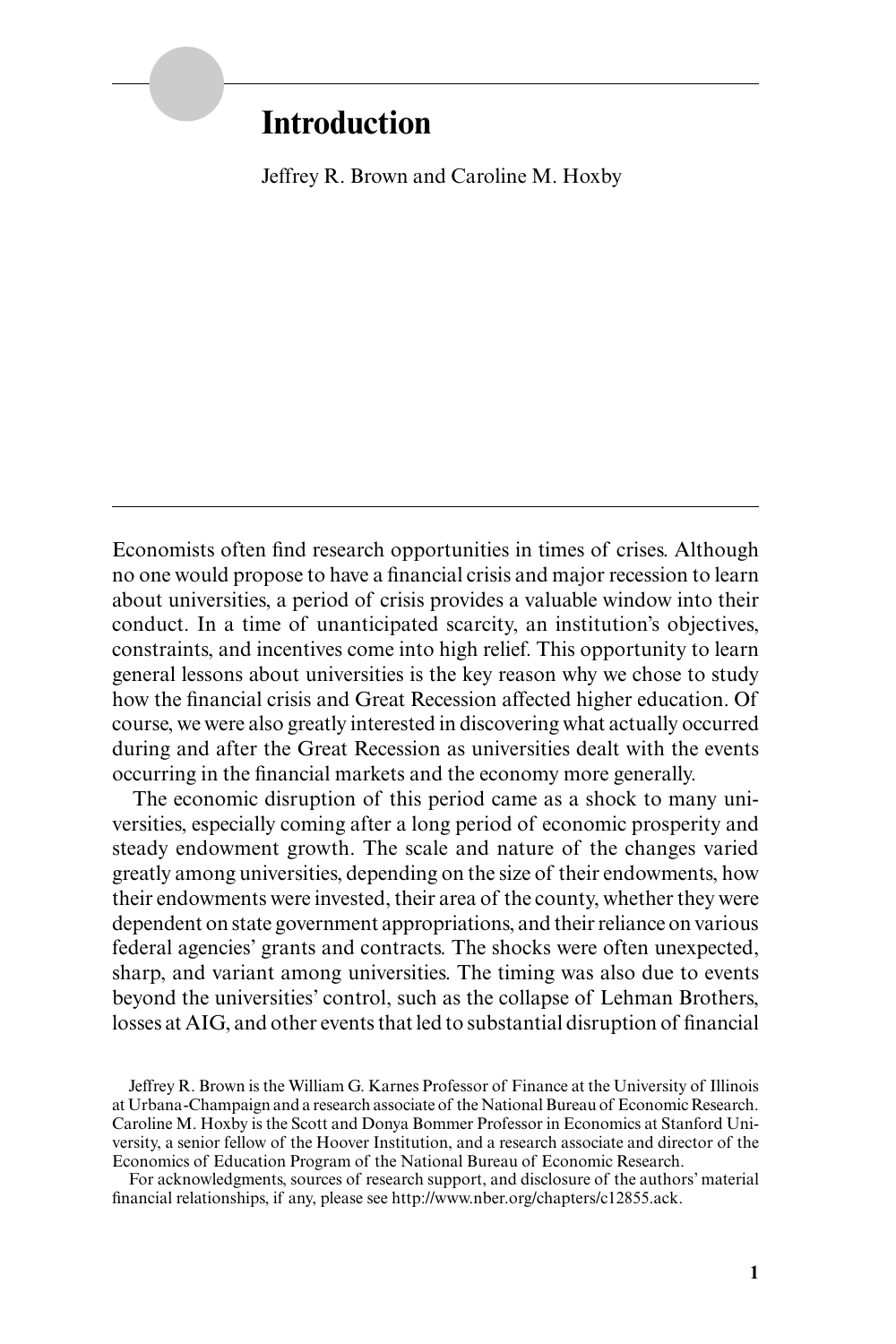markets. Although these circumstances are troubling for universities, they are ideal for economic analysis: the period created the exogenous variation that is necessary for econometric identification.

In addition to being an ideal time for economists to analyze universities, it is also a good time for universities' leaders—past and present, financial and academic—to assess the state of higher education. Crises tend to make people reflective, if for no other reason than that they often must make active decisions (e.g., to end a program) and cannot simply stick with the status quo. It can also be easier to be candid when it is self-evident that things are not going well—as when some endowments fall by a third or when some campuses are riven by protests about tuition increases.

In short, the goals of "How the Financial Crisis and Great Recession Affected Higher Education" were threefold: (a) to improve our understanding of the economics of higher education, (b) to show factually how higher education changed during a period of great economic stress, and (c) to stimulate conversations between economists and university leaders. We believe that these conversations, once begun, will enrich economic analysis and sharpen researchers' and university leaders' thinking.

#### **An Important Discussion of University Endowments**

"How the Financial Crisis and Great Recession Affected Higher Education" began with several studies of university endowments. This was followed by a discussion of endowments led by Jane Mendillo (president and CEO, Harvard Management Company), Scott Wise (Covariance Capital), and John Griswold (Commonfund Institute). The studies and discussion were truly remarkable because there emerged a convergence of facts, thought, and ideas for the future. After briefly summarizing each paper, we then describe the themes on which the discussion converged.

#### Key Findings from the Chapters on Endowment Management

Caroline M. Hoxby, in "Endowment Management Based on a Positive Model of the University," began by noting the absence of a satisfactory model of why endowments exist and what function they should play. She observed that this was not merely her conclusion but also that of two of the most influential papers on the topic: Hansmann (1990) and Merton (1993). She then proposed a positive model of the university as a social venture capitalist in intellectual capital (embodied in students and research). A primary problem for the university-as-venture-capitalist is getting the alumni and societies that have benefitted from its investments to repay some share of their returns so that there is funding for future generations of students and research. Endowments, her chapter argues, help to solve this problem because they allow an alumnus or philanthropist who is "paying back" to commit the university to its social venture capitalist role.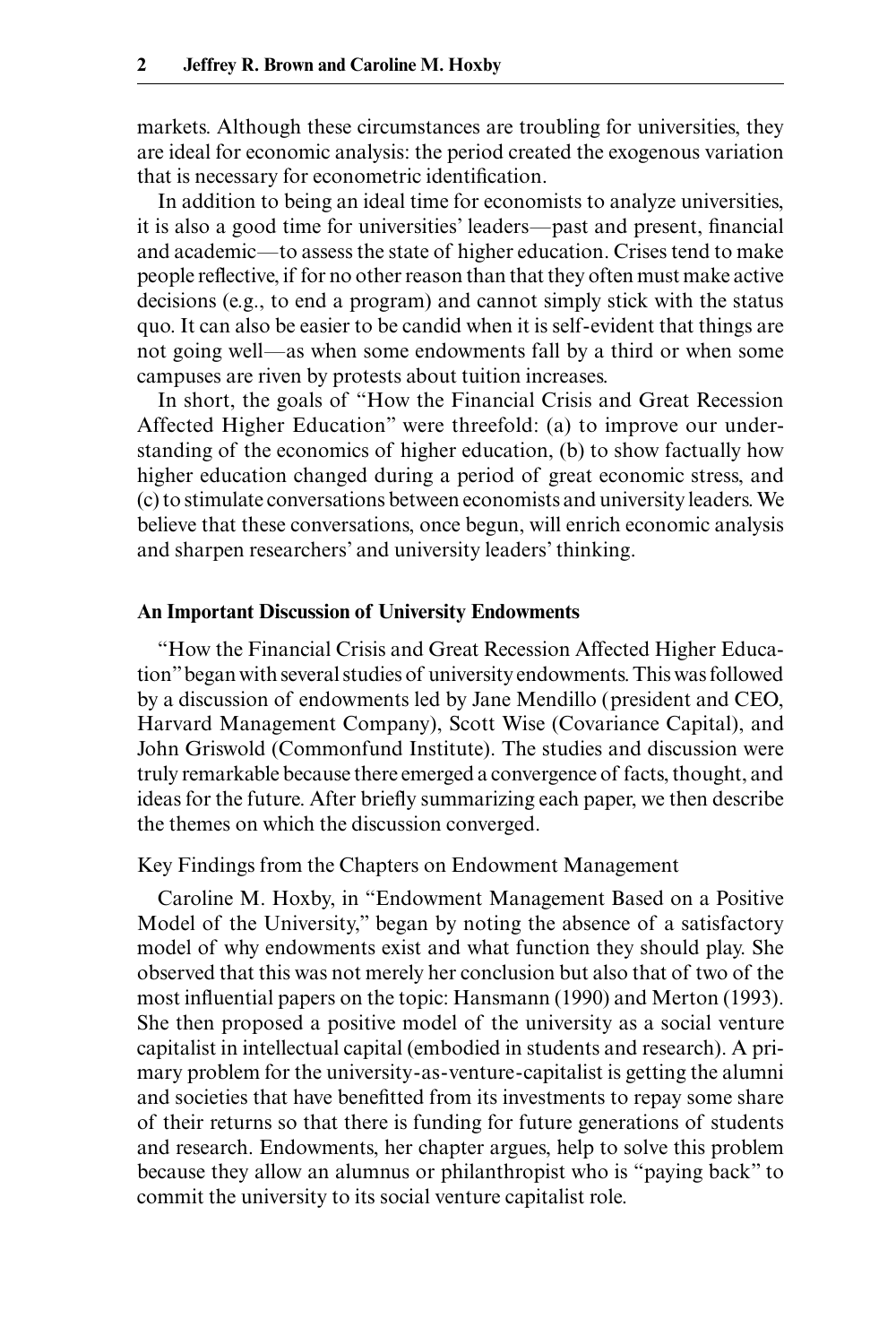According to Hoxby's model, the university has, at any time, two portfolios: an intellectual capital portfolio (students, research, similar projects) and a financial portfolio (the endowment). Like any good venture capitalist who funds projects from his financial portfolio, in this model the university should manage these two portfolios in a fully coordinated fashion with the goal of maximizing the university's ultimate contribution to society. This implies, for instance, that risks in the intellectual capital portfolio should be offset in the financial portfolio and vice versa. The liquidity of the financial side should be managed with an eye to the adjustment costs of projects on the intellectual capital side. A period of unusually good (poor) investments opportunities on one side should cause the university to draw funds from (give funds to) the other side.

Keith C. Brown and Cristian Ioan Tiu, in "The Interaction of Spending Policies, Asset Allocation Strategies, and Investment Performance at University Endowment Funds," closely examine the management of more than 800 university endowments from 2003 to 2011. They focus on what explains universities' spending policies and whether those policies are truly rules or merely "meant to be broken." Noting that many models of endowment management predict that the permanent portion of the spending policy should be highly stable, they find that most universities' policies are anything but stable. Half of the endowments revised their rules at least once over this time period and about a quarter of them changed their spending "rules" *each* year. (It should be noted that Hoxby's model does not imply that spending policies should be highly stable, so it is a potential—though so far untested—explanation for actual endowment management.)

While Brown and Tiu do not attempt to determine whether universities are better able to fulfill their overall objectives if they stick to their spending policies, they do convincingly demonstrate that there is no difference in benchmark-adjusted performance between institutions that did and did not stick to their spending rules.

William M. Goetzmann and Sharon Oster, in "Competition among University Endowments," take note of two phenomena: the fierce competition among elite private universities for undergraduates and the recent shift of endowment portfolios toward alternative investments such as hedge funds. They speculate that these phenomena are causally related—although which is the "chicken" and which the "egg" they leave as a matter of speculation. That is, they hypothesize that as universities compete more fiercely for undergraduates, they fear falling behind on endowment returns per student because high returns allow the university to enrich the undergraduate experience. Alternatively, it could be that some universities moved into alternative investments for exogenous reasons, made high returns, and then forced their near competitors (for undergraduates) to follow them into alternative investments, in a bid to keep up.

Goetzmann and Oster test their hypothesis using an overlap-in-applications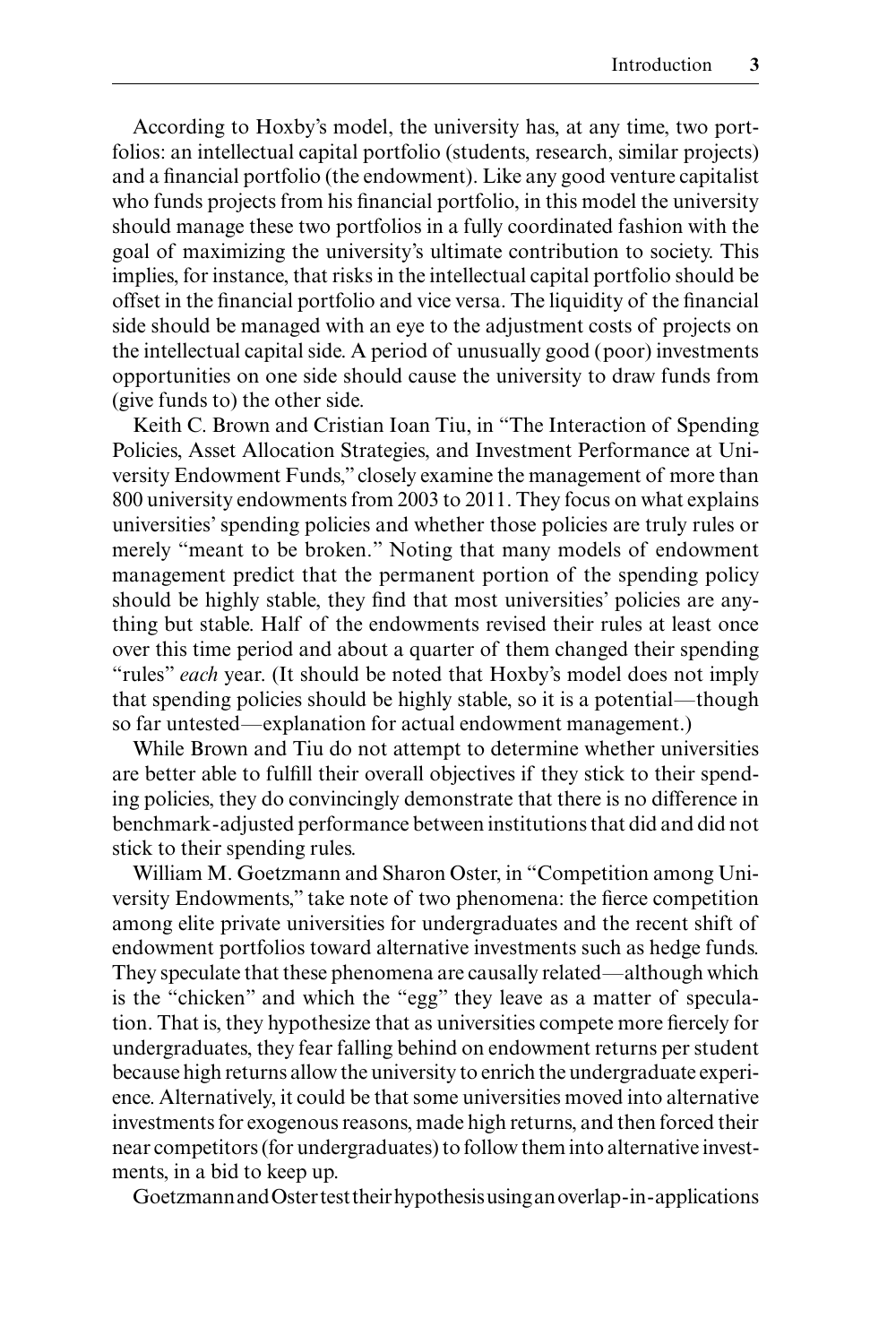metric that captures competition for undergraduates. They show that when a school's endowment performance falls behind that of its closest competitor, the endowment tends to change its investment policy in a manner consistent with the goal of catching up to that rival. An implication of such behavior, regardless of how it began, is that endowment managers are pressed to take risks in search of high returns, potentially at the expense of future generations of students.

David Chambers, Elroy Dimson, and Justin Foo, in "Keynes, King's, and Endowment Asset Management," consider another period in which colleges—or at least one college—used alternative investments and thereby caught up to its rival. The college in question was King's College of Cambridge University and the rival was Trinity College of the same university. Perhaps most interestingly, the endowment manager was John Maynard Keynes and the alternative investments at the time were equities (as opposed to agricultural real estate, the traditional portfolio for a Cambridge or Oxford college).

Chambers, Dimson, and Foo argue that Keynes's move into equities was an innovation "at least as radical" as the recent move into illiquid assets by universities like Yale and Harvard. After a number of rough years in which Keynes's portfolio earned poor returns, he shifted to a stock-picking model that allowed King's to earn risk premia through tilting the portfolio toward value and smaller-capitalization stocks. By the time of Keynes's death, King's endowment had drawn even with Trinity, the richest of the colleges.

#### Themes that Emerged from the Discussion of Endowment Management

The panelists (Jane Mendillo, Scott Wise, and John Griswold) brought several themes to the surface which, perhaps surprisingly for any discussion about universities or among economists, received wide agreement in the discussion that followed. From most to least important, these themes were as follows.

1. A university can be viewed as having two management teams: its financial or endowment management team, and those who manage intellectual investments like students and research. There are substantial gains to communication between these two sides of the university about future investments, returns on existing investments, risks, diversification, expected cash flows, and, importantly, adjustment costs. While the managers on each side may thoroughly understand the other side in *some* universities, most discussants viewed such understanding as the exception rather than the rule.

Both sides received some blame in this regard, but universities' nonendowment managers received a bit more. This is because, unlike the endowment managers, they hesitate to quantify many of their investments, risks, adjustment costs, and cash flows. They may be good at describing certain current and near-term future costs, but they are often vague about adjustment costs. Moreover, they are often very reluctant to put numbers on the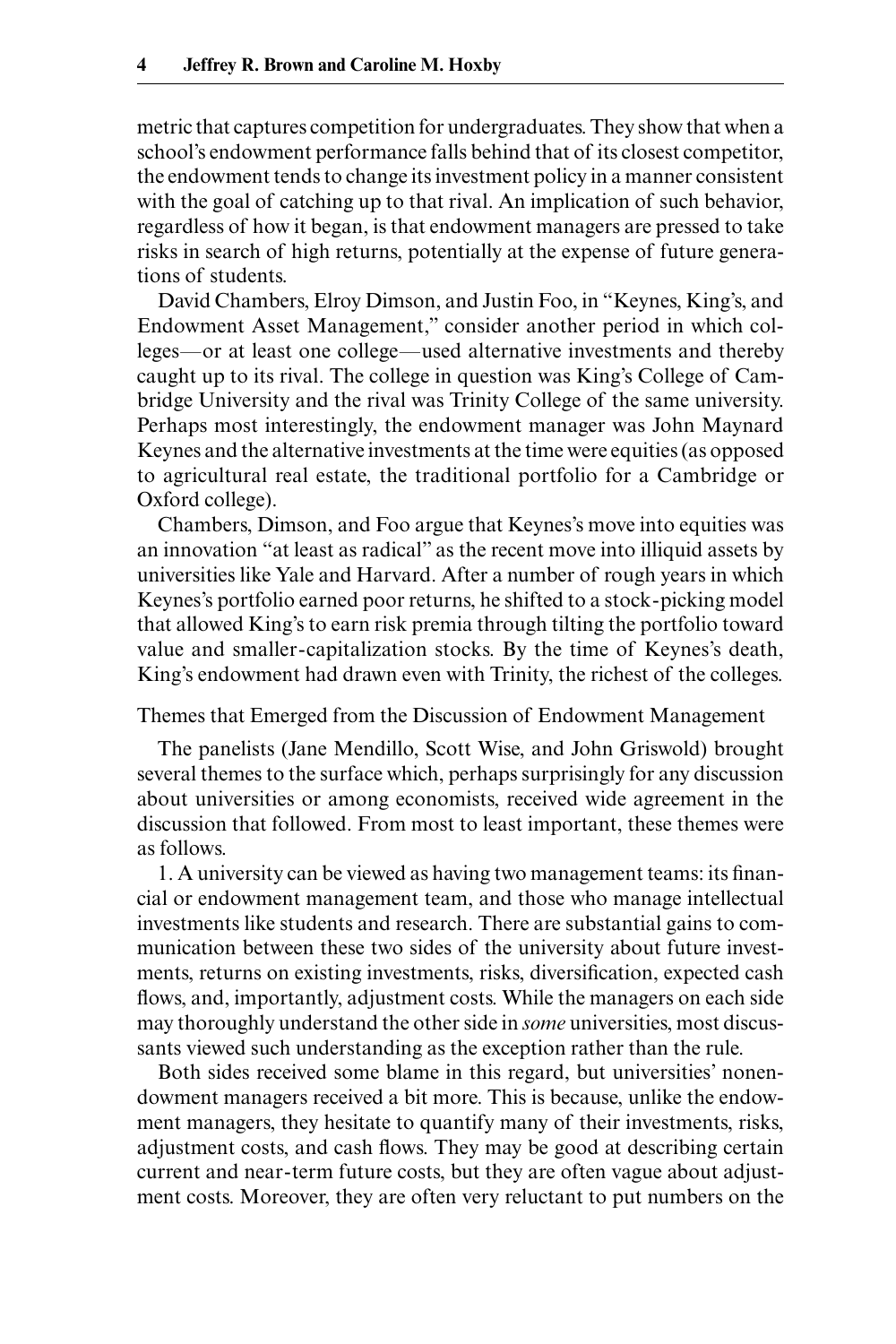*benefits* of their activities—benefits that flow through alumni donations, tuition, research grants, and philanthropic dollars. Of course, such benefits are difficult to quantify but they still have qualities like risk, diversification, and correlations with macroevents that can be described. Financial managers need more information if they are to understand how much of the university's intellectual investments will be lost if the endowment fails to provide a steady flow of cash.

Moreover, although endowment managers can describe their portfolios along numerous dimensions (risk, liquidity, diversification, horizons, and so on), they often hesitate to do so because they are dealing with university leaders who have very little training in finance. Some investment managers opt out of communicating much about their portfolios because they fear well-intentioned but misguided interference based on a leader's limited understanding of finance. The consequence is that neither side really understands the investments of the other side.

2. When a university regards its endowment as *part* of its portfolio, not a separate portfolio, this has numerous implications. For instance, during times when the endowment is earning high returns, university leaders might closely examine the marginal intellectual investments they are making and ensure that they have high expected returns as well. Discussants indicated that the opposite behavior seems to dominate in practice: during periods of high endowment returns, university leaders often seem to regard the endowment as a "slush fund" that permits them to make low-return investments on the intellectual side.

Another example is that endowment managers can be aware of a university's intellectual investments being disproportionately focused in a few industries (finance, high technology, biotechnology, and so on) or a specific area (often the city or region surrounding the university). Nearly all finance models suggest that such narrowness ought to be offset by diversification in the remaining (endowment) portfolio. Discussants argued that, often, it is not. In fact, for reasons of proximity or because alumni sit on their boards, endowment managers frequently disproportionately invest in the *same* industries and geography in which the university is already disproportionately invested.

A final implication concerns the liquidity of the endowment portfolio. When the university's total portfolio is the unit of analysis, not only the liquidity of financial investments, but also the adjustment costs of intellectual investments must be considered. Several participants used financial aid to illustrate this point. In the years from 2000 to 2007, many universities very publicly and forcefully committed themselves to financial aid policies that were intended to increase the economic diversity of their student bodies. These policies could not be changed in the short term—both because the university had made commitments to students who had already been admitted and because backing away from these policies would generate mas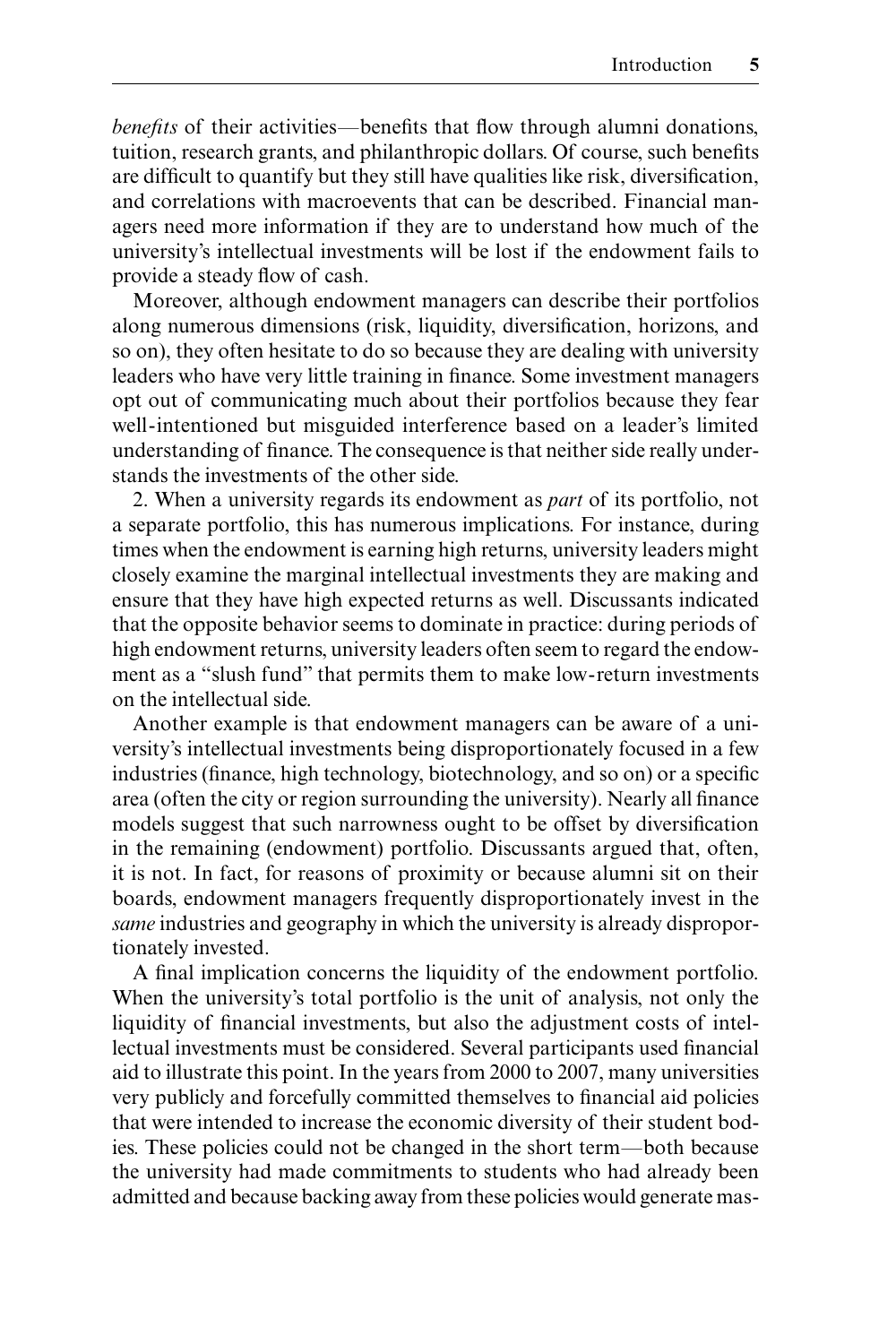sive losses of reputation. In other words, these policies greatly increased the adjustment costs associated with any attempt to increase tuition revenue. They *predictably* cause the universities to spend more on financial aid during any financial crisis or recession—since families have lower wealth and incomes and the policies are formulas based on wealth and income. Endowment managers seem not to have been advised, when these policies were undertaken, that they should respond by modifying their portfolios to create additional cash during financial and economic downturns. This was despite the fact that the implications of the financial aid policies were not at all difficult to quantify for any given change in US wealth and gross domestic product (GDP).

3. Many endowment managers and university leaders, such as presidents, have contracts that reward them for endowment growth (often relative to a small group of peer institutions) regardless of its implications for the university as a whole. Such contracts may lead them to take undue risks or keep money in the endowment even when the university is most in need of cash for its core intellectual activities. Indeed, in separate work, Brown, Dimmock, Kang, and Weisbenner (2010) show that universities respond asymmetrically to shocks to their endowments.<sup>1</sup> They save endowment returns during periods of high returns (apparently as a precaution against periods of low returns) but then cut spending during periods of low returns (making it unclear why they were saving in the first place). The same authors demonstrate that university leaders' endowment decisions are sensitive to the size of the endowment on the day they were appointed—suggesting that they do not wish to have the endowment fall below an artificial target.

In the discussion, there was widespread interest in more sophisticated contracts that might align managers' and leaders' incentives more closely with the objectives of the university. After all, an endowment portfolio does not have a single moment (average return on investment), but many moments that can be built into a contract.

4. Owing to the long period from the mid-1980s to 2007 when some university endowments earned spectacular returns on investments in nontraditional assets, some university leaders and trustees have come to expect such returns as a matter of routine. Discussants agreed that such expectations are now unrealistic because so many sophisticated investors with long horizons (e.g., sovereign wealth funds) now also invest in nontraditional assets. Illiquidity premia are falling and hedge funds are becoming more correlated with the S&P 500.

#### Looking Ahead

Each financial crisis causes university and endowment leaders to engage in some self-examination. For instance, the bursting of the "tech bubble" in

1. Brown et al. (2010).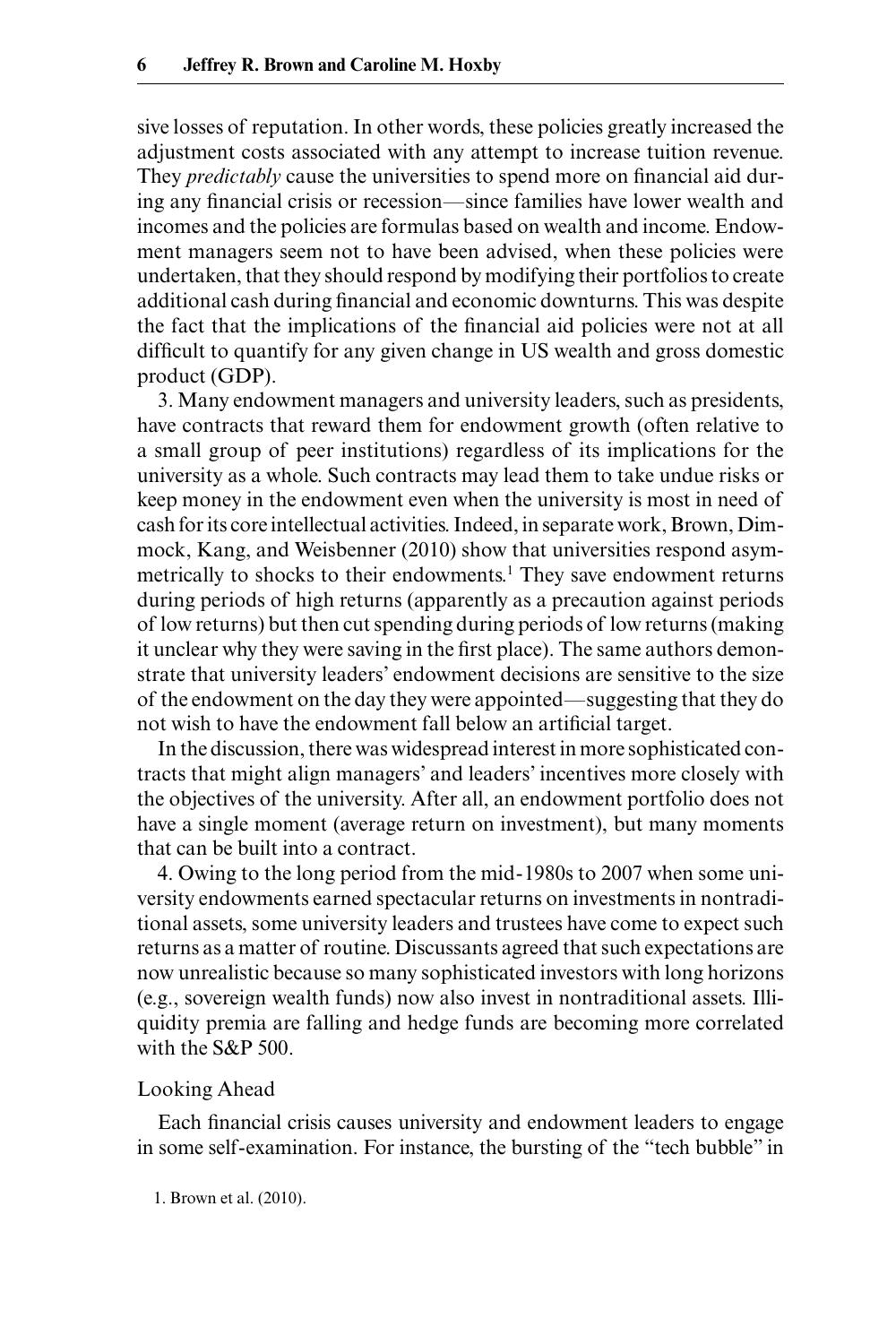2000 caused some universities to alter their investment policies. However, it is unclear whether most universities took away larger lessons: it is much easier to plan for the last crisis than for future ones. Participants were optimistic that, through forums such as the NBER's conference, greater analytic firepower could be focused on endowment management and more could be learned from the recent financial crisis and recession than from previous events.

### **How Universities, Their Donors, and State Governments Responded to the Financial Crisis and Recession**

The second half of "How the Financial Crisis and Great Recession Affected Higher Education" focused on how universities, their donors, and state governments responded to the financial crisis and recession. Researchers also examined how universities reacted to federal stimulus spending that was intended to counteract the recession. The papers were followed by discussions led by Mike Knetter (president, University of Wisconsin Foundation), Lawrence Bacow (president emeritus, Tufts University), Nancy Cantor (chancellor and president, Syracuse University), Stanley Ikenberry (president emeritus, University of Illinois), John Etchemendy (provost, Stanford University), and Scott Evans (senior advisor at TIAA CREF).

The discussions in this part of the conference revealed substantial stresses on universities. These "fault lines" apparently existed before the financial crisis and recession, but these economic tremors opened the fault lines and made the stresses more obvious for all to see. We describe these stresses after a brief summary of each paper.

Key Finding from the Chapters on Universities', Donors', and State Governments' Responses to the Financial Crisis and Recession

Jeffrey R. Brown, Stephen G. Dimmock, and Scott Weisbenner, in "The Supply of and Demand for Charitable Donations to Higher Education," investigate how donations to universities change when their economic circumstances change. Using panel data from 1997 to 2009, they employ university fixed effects to eliminate the relatively constant characteristics of each school and to focus on the *fluctuations* in each school's circumstances. They also take on the difficult task of separating changes in the supply of donations from changes in the demand for donations.

Using incomes and house values in the state where the university is located as shocks to the *supply* of potential donations, Brown, Dimmock, and Weisbenner find that donations to universities decrease when their alumni and other local donors (businesses, philanthropies) have reduced financial capacity to make gifts, such as during the Great Recession. Interestingly, it is capital donations that are most sensitive to the economic well-being of the donor base. Using large negative endowment shocks to identify a university's *demand* for donations, the authors find that donations—but especially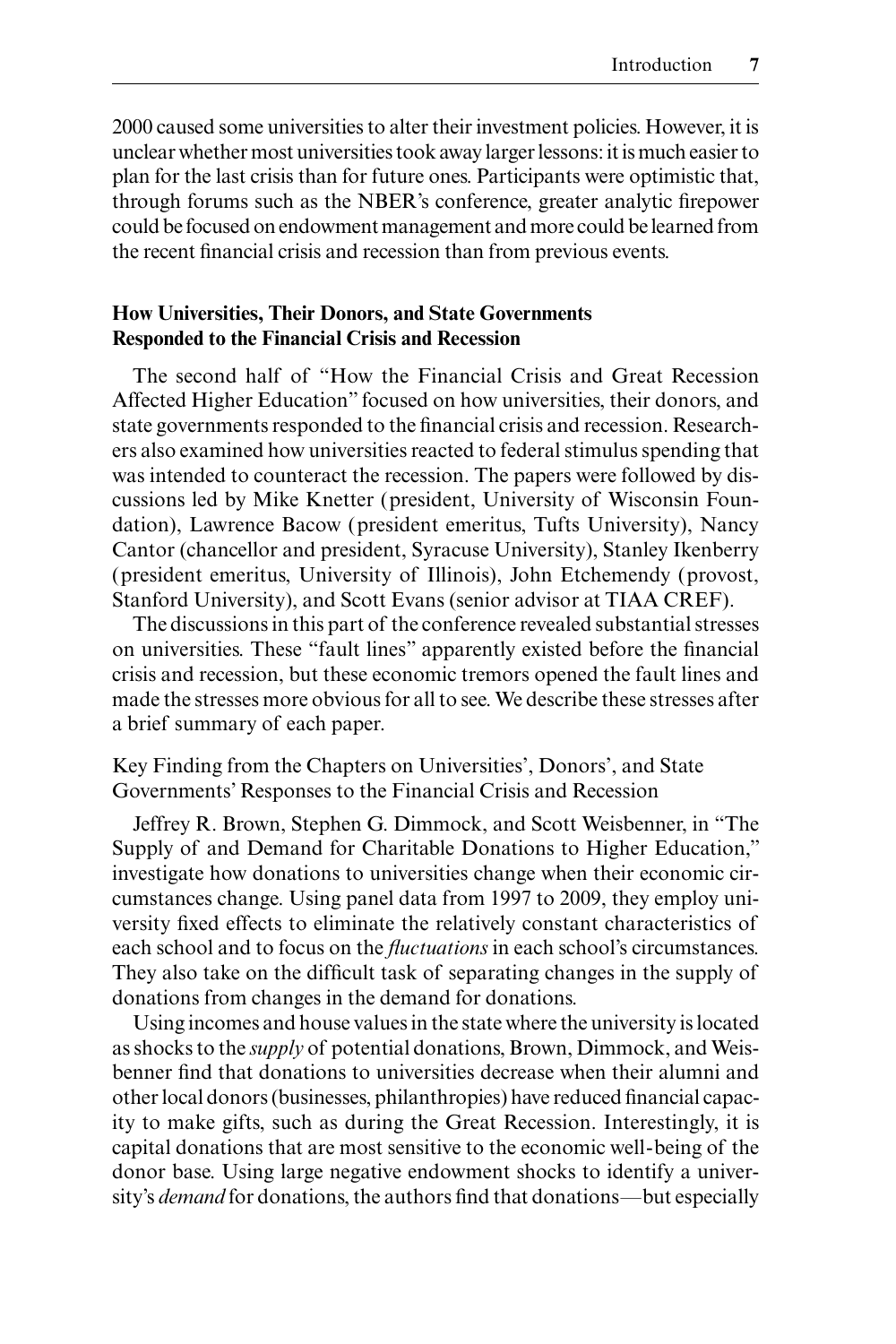donations earmarked for current use—increase when a school is short on cash. In short, while the scale of donations over the long run may be a function of a school's fundamental characteristics and activities, the timing and nature of the donations responds to current economic circumstances. There is substantial evidence that universities attempt to smooth their cash flow from donations by shifting between capital and current-use gifts.

Sarah E. Turner, in "The Impact of the Financial Crisis and Faculty Labor Markets," examines one margin along which universities can cut costs during times when budgets are tight: faculty salaries. Interestingly, it is not at all obvious that this is a sensible margin on which to cut since student demand for higher education is often *countercyclical*. That is, enrollments usually rise at postsecondary institutions during recessions. Thus, even without cuts to the number of faculty or to their real salaries, the instructional work per dollar spent on faculty tends to rise during recessions.

Turner finds that institutions differed in their responses to the financial crisis and recession. Public institutions suffered more from the long-lived depression of state government budgets than from the relatively short-lived financial crisis. Thus, they have reduced faculty hiring and real earnings for several years in succession. Well-endowed private institutions, which suffered sharp but ultimately short-lived shocks to their endowments, tended to freeze faculty hiring and salaries for two or three years. Their hiring recovered by 2010/11, and some private institutions even benefitted from the economic downturn by "poaching" desirable faculty from the still-struggling public institutions.

Turner finds little evidence that institutions used the crisis to eliminate their oldest faculty (e.g., through early retirement or similar inducements), thereby allowing them to continue hiring new, young faculty. More generally, she concludes that the financial crisis and Great Recession have widened the differences between private and public institutions and between the experiences of older and younger faculty. It is worth noting that not only Turner but also Brown, Dimmock, Kang, and Weisbenner (2010) find evidence that suggests that faculty, not administrators, bear the brunt of payroll cuts during times when universities are in fiscal stress.

In "The Financial Crisis and College Enrollment: How Have Students and Their Families Responded?" Bridget Terry Long begins with the observation that previous recessions have caused college enrollment to *increase*. This is apparently because the opportunity costs are a very important part for most students, the dominant part—of the total cost of attending college. That is, during a period when the labor market is buoyant and young people can obtain jobs, the cost of foregone wages greatly exceeds the tuition and fees associated with college—except for a small number of affluent, highaptitude students who attend expensive colleges and pay full tuition. If, during a recession, the wages or jobs available to young people fall, their opportunity cost may drop—possibly dramatically.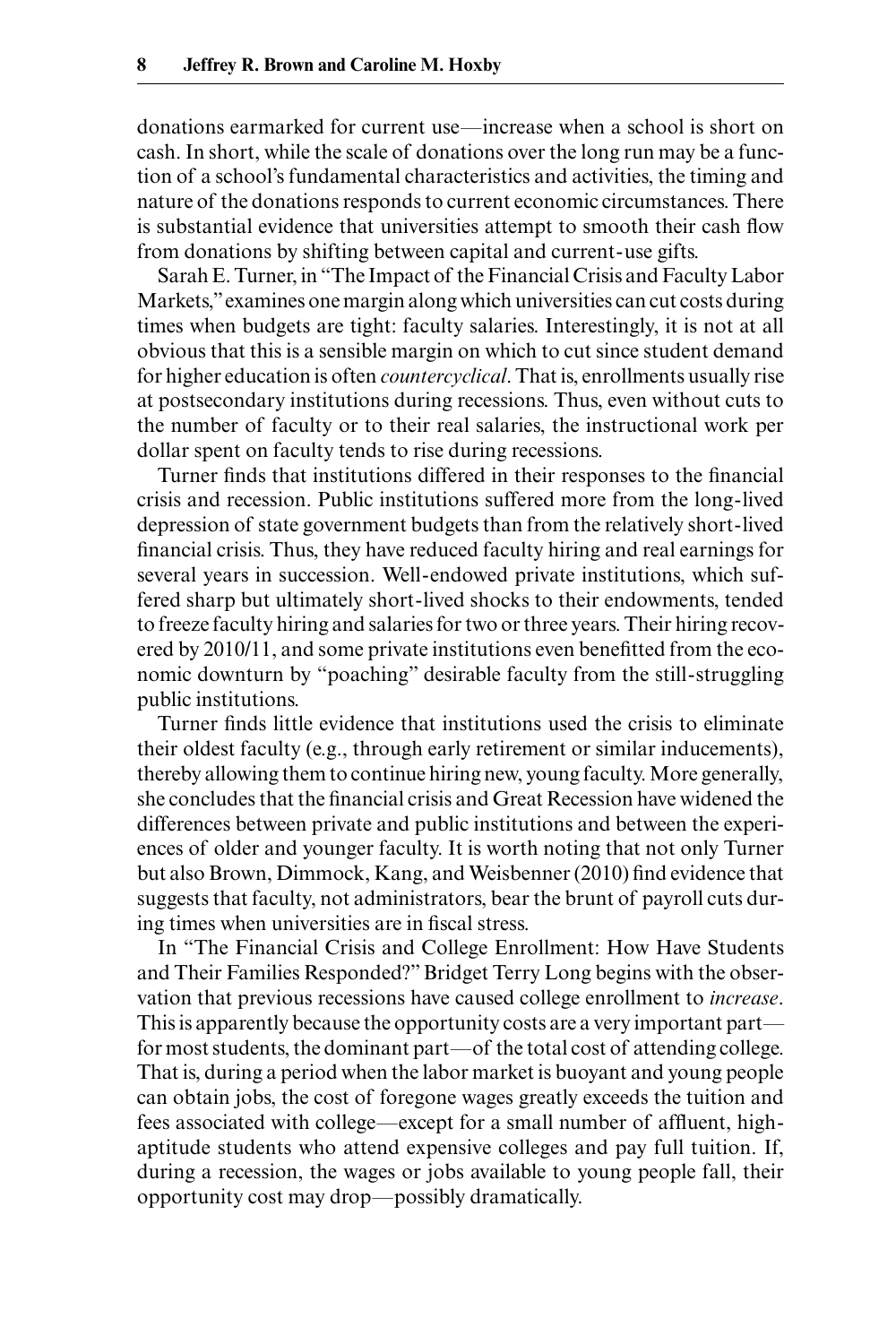However, we do not *necessarily* expect college enrollment to rise during recessions. Family incomes and wealth (especially housing wealth) may fall, reducing students' ability to pay tuition and fees. State governments, faced with falling tax revenues and rising demands for social insurance often reduce appropriations to public colleges and universities. The universities may raise tuition and fees in response, just at the time when students are least able to pay it.

Long studies the response to the Great Recession using a detrended difference-in-differences approach. She allows each college enrollment and households' college-related expenditure to be on a separate trend before the Great Recession. She then estimates the change from that trend for states that had either a light or a heavy experience of the recession. A state is judged to have a heavy experience if its unemployment rate rose disproportionately or its house prices fell disproportionately. She shows that the Great Recession, like previous recessions, increased college enrollment. However, in a change from previous recessions, Long finds that students paid distinctly *higher* tuition during the Great Recession.

Why might students have paid unusually high tuition during the Great Recession, especially relative to previous recessions? Eric Bettinger and Betsy Williams, in "Federal and State Financial Aid during the Great Recession," show that federal financial aid may be a cause. The growth in expenditure for the federal Pell grant was 134 percent over just three years, an enormous and unprecedented increase.

Bettinger and Williams describe state governments in "a perfect storm" in which they saw federal funds, and the Pell grant in particular, as their rescuer. Specifically, they study whether states decreased state financial aid when they saw their students receiving increased federal financial aid. They find that about 50 percent of states did this. Their fascinating case study of Ohio shows that, for many Ohio students, every extra dollar of federal aid caused them to lose a dollar of state aid.

Bettinger and Williams show that states did not offset federal aid prior to 1990: indeed, states previously complemented increases in federal aid. Since 1990, however, states have greatly expanded the generosity and coverage of their Medicaid programs. Whereas Medicaid accounted for only a small share of state budgets in the last major recession of 1981–1983, by 2007 it accounted for a massive share of most states' budgets. Since Medicaid payments automatically rise when family incomes fall, states may have cut higher education spending disproportionately to keep Medicaid funded. Moreover, during the boom years of the 1990s and the first decade of the twenty-first century, most states systematically underfunded their public employees' pension systems. Mandatory pension payouts rose just when their tax revenue fell—again, force putting pressure on higher education spending. Finally, most states' spending on public primary and secondary education is now governed by state supreme court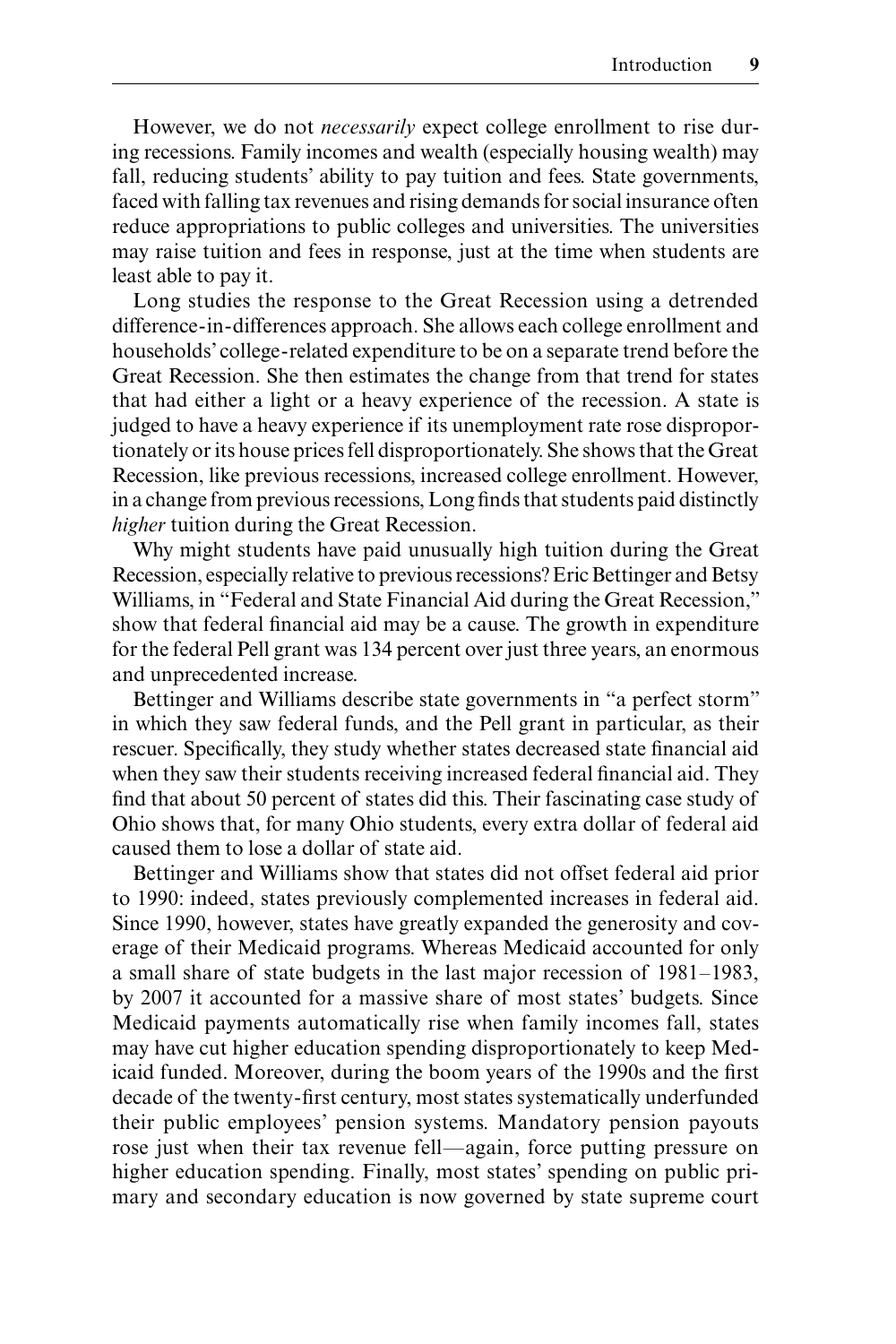decisions, making it harder to cut that spending than to cut higher education spending.

A massive increase in Pell grant spending was part of the federal stimulus package that was intended to prop up demand and thereby pull the economy out of recession. However, the stimulus affected higher education not just through financial aid, but also through spending on research, which grew by about 20 percent in just two years. In "Did the Fiscal Stimulus Work for the Universities?" Michael F. Dinerstein, Caroline M. Hoxby, Jonathan Meer, and Pablo Villanueva examine how public and private institutions responded to the large, stimulus-driven increases in their revenue from federal sources. They focus on research universities because they received the vast majority of stimulus-driven research revenues and a substantial share of stimulus-driven aid revenues. Because the amount of stimulus revenue that a university received might be endogenous to its circumstances in the recession, the authors' instrument for each university's receipts with what it would have received if its share of each federal agency's spending remained the same, but each agency's spending went up by the percentage that it actually did.2 Since some agencies' spending increased much more than others', different universities experienced very different stimulus-driven windfalls.

Dinerstein, Hoxby, Meer, and Villanueva show that private and public universities responded quite differently to stimulus windfalls. Private universities appear to have used the windfall revenue much like they would use a dollar of unrestricted revenue. That is, they implicitly held back some research funds that they would have spent and instead spent the federal money. The held-back funds could then be used to keep tuition from rising, limit unusually high payouts from the endowment, and so on. This is a partial flypaper effect: some, but not all, of the money "stuck where it landed." Economic analysis predicts that a partial flypaper effect will be the result if an institution is trying to spend new revenue optimally, but is constrained somewhat by the restrictions associated with the revenue.

The authors find that public universities reacted to stimulus windfalls in a very different and extremely interesting manner. They appear to have used the funds as the basis of a renegotiation with their state legislatures—with the result that they gave up revenues from state appropriations but gained autonomy over their spending, the right to raise tuition, and the right to admit more out-of-state students (who pay much higher tuition and have higher scores than in-state students). It is as though they said to their legislatures, "We know that you are short on cash and would like to reduce our appropriation. Because we currently have the capacity to bring in revenue from sources such as federal research funds, we will not protest much about the reduced appropriations *if* you give us the power to spend our budget more as we like, allow us to raise tuition (since our institutions are in excess

<sup>2.</sup> This is a shift-share or Bartik instrument. See Bartik (1991).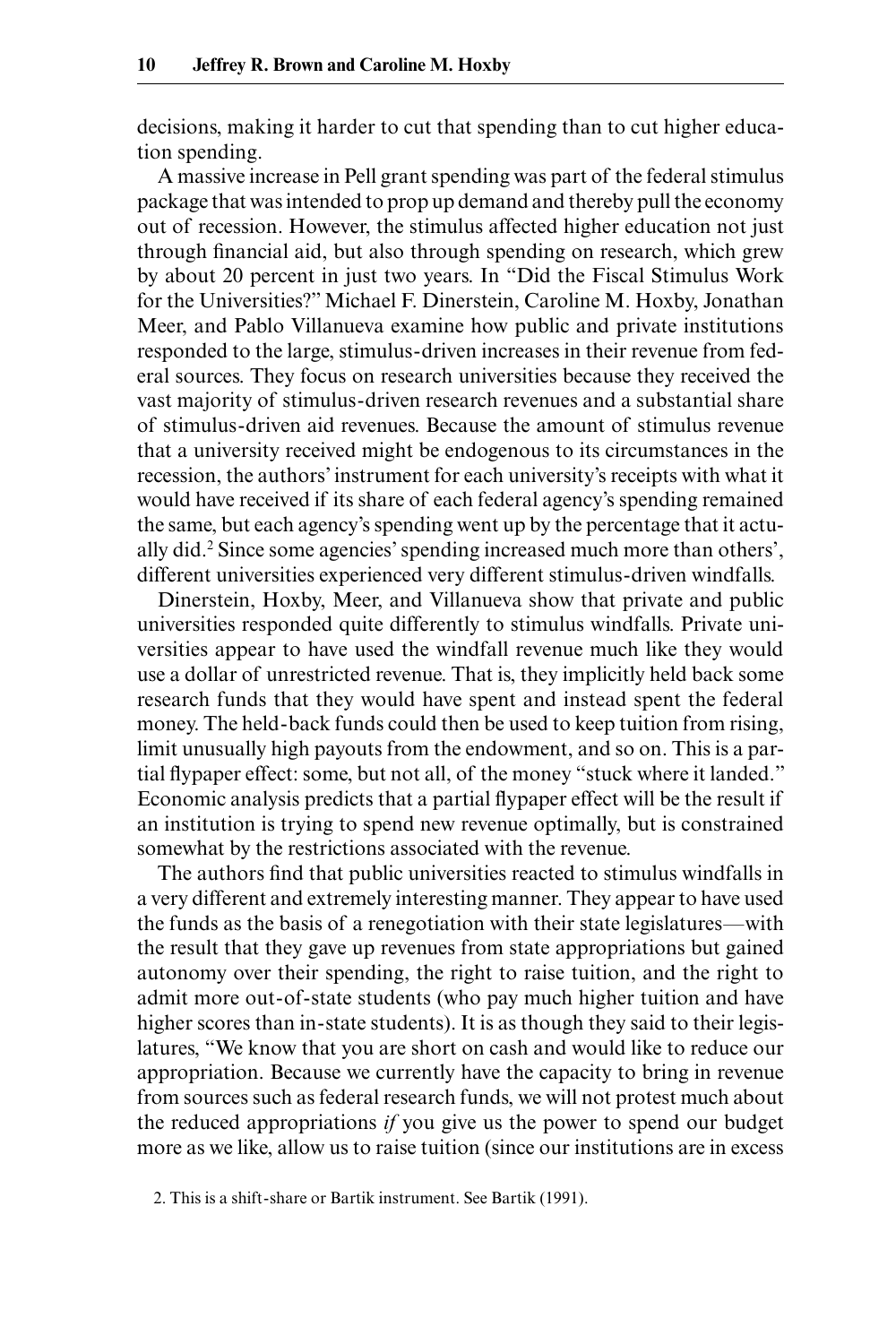demand), and allow us to admit more 'paying,' high-aptitude students from out-of-state."

Themes That Emerged from the Discussion of Universities', Donors', and State Governments' Responses to the Financial Crisis and Recession

No one who heard the panel discussions would conclude that the life of a university leader is easy. Some key points, many of which emphasized the stresses facing universities, were as follows:

1. There was some debate about whether the financial crisis and recession should be considered an opportunity for "creative destruction" or just plain destruction. Creative destruction is the idea that, in times of fiscal or other stress, organizations make hard decisions that ultimately raise their productivity. The discussants agreed that most universities needed some creative destruction of programs that were obsolete, "white elephant" construction projects, some unproductive faculty members, outdated administrative units, frills for students that did not actually improve their college experience, and so on. Discussants were less agreed about whether such creative destruction was practicable. Private university leaders tended to think that it was very difficult owing to tradition, faculty governance, and alumni and donor preferences. However, they usually agreed that *some* of what had been eliminated during the recession was productivity enhancing. Public university leaders tended toward the view that destruction was occurring without much of it being productive. They argued that, in responding to the crisis, public universities were even more constrained than private ones. For instance, leaders might be able to see how their staff ought to be restructured and reduced, but they were forced to shrink payroll through furlough days rather than differentially reducing more days for less productive faculty and staff.

2. A theme that recurred throughout the discussion was that public and private universities seem less and less alike—owing to their differences in governance, constraints, and sources of revenue. Private universities are concerned about financial market returns because they rely on endowment- and donor-based revenues. Private university leaders also emphasized how difficult it was for them to maintain their precrisis commitments to financial aid in the face of declining family income. Public universities were more focused on the degree to which they could and should raise tuition, enroll out-ofstate students, and induce appropriate faculty and staff retirements. It is stressful for them to know that—without having the same autonomy—they have to compete with private universities for students, faculty, and research funding. Public universities also face a somewhat different crisis than the private ones faced. Private universities, especially highly endowed ones, were sharply struck by the financial crisis, but recovery from that crisis has been fairly quick as asset markets recovered their value. In contrast, public universities' finances are more driven by the recession, with its consequences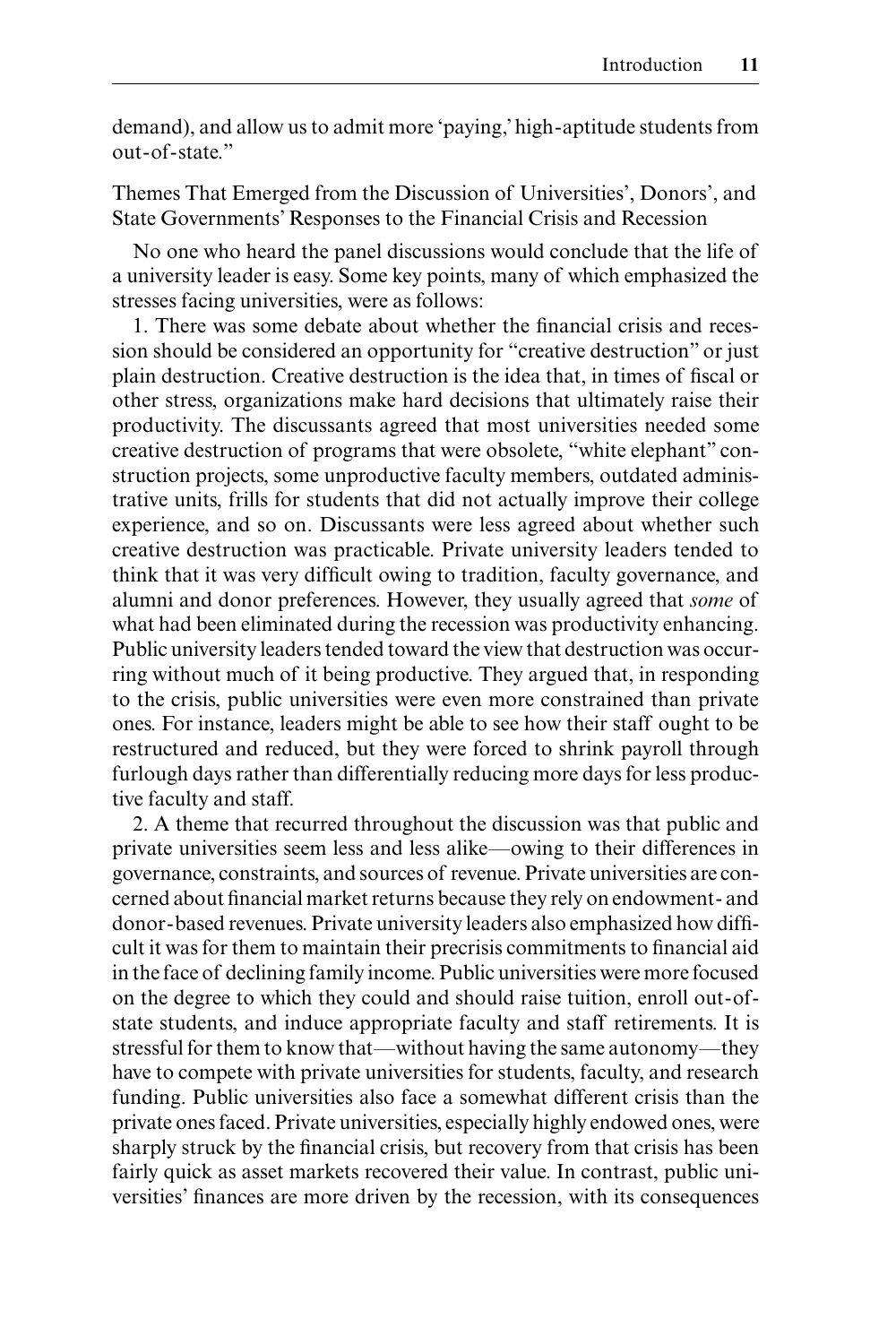for state tax revenues, family incomes, and pressures on appropriations. The period of slow growth in incomes continues and may last for several more years.

The notion that public and private universities face fundamentally distinct pressures fits neatly with the evidence. For instance, Bettinger and Williams find that many *public* universities' student aid fell as federal aid increased. There is no indication that something similar occurred at private universities. Turner suggests that private universities "poached" top faculty from public universities during the recession. Dinerstein, Hoxby, Meer, and Villanueva find that public and private universities responded to stimulus windfalls very differently.

3. Several discussants emphasized that, even within the private sector, there are widening differences between universities that rely on endowment returns and those that have such small endowments that their returns are hardly relevant. Even though endowment returns may never return to the heady rates of the 1990s and 2001–2006, a university leader ultimately has more discretion over endowment revenue than revenue from tuition. After all, a decision to raise the endowment payout rate involves fewer people and less public scrutiny than a decision to raise tuition.

Moreover, as made clear by Brown, Dimmock, and Weisbenner, universities that rely on gifts have ways to smooth their cash flow that are probably not available to institutions that rely almost entirely on tuition revenue.

4. There was widespread agreement that, at present, universities face headwinds. They are a popular "punching bag" for politicians and journalists, who often do not differentiate among institutions with excellent student and research outcomes and institutions with poor ones. Universities are increasingly called upon to demonstrate that their costs are justified by correspondingly high returns, but measuring the total social returns is very difficult. All institutions receive blame for the student debt crisis even though the vast majority of the defaulters attended nonselective institutions, especially nonselective for-profit schools.

Nearly all postsecondary leaders are excited about the potential of online education, but they do not yet see the financial model in which online education is compatible with on-campus education that is rich in student-faculty contacts and faculty research. They worry that online education may destroy the viability of in-person education much as online media have eliminated much of the traditional media like newspapers. While online media may be a reasonable substitute for traditional media, most discussants believed that substantial human capital would be lost if in-person education were largely destroyed by online education.

While the researchers did not claim that they could remedy the aforementioned problems, there was general optimism that research could help higher education to focus on its actual problems. For instance, the researchers suggested that they might be able to remedy the problem of measuring